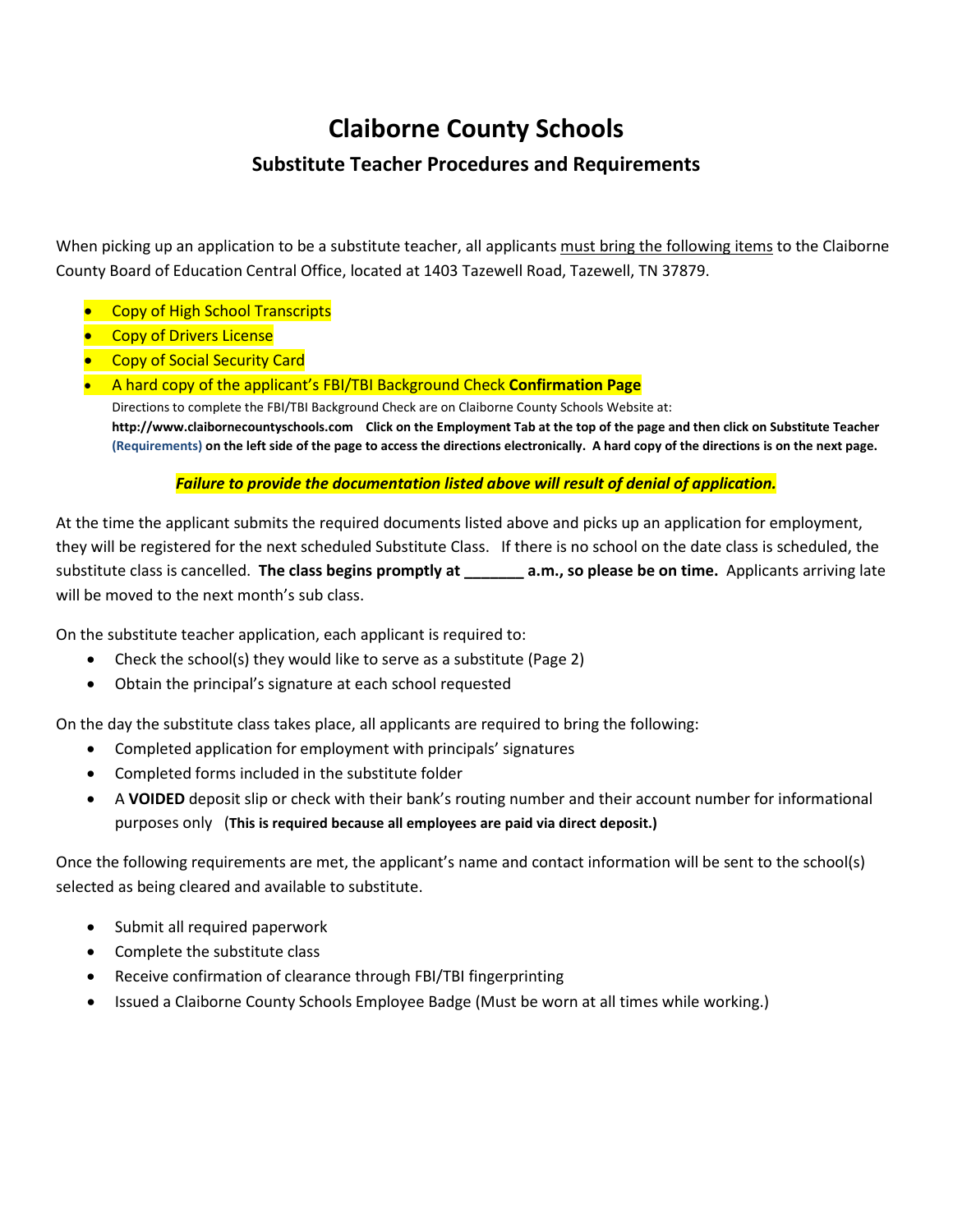## **DIRECTIONS FOR THE FBI/TBI BACKGROUND CHECK**

#### <https://www.identogo.com/services/live-scan-fingerprinting>

A credit card or debit card is required to schedule the FBI/TBI Background Check. The cost is \$35.15.

You will need a printer in order to print the **confirmation page** once your FBI/TBI Background Check is scheduled.

Go to the following webpage **[www.identogo.com](http://www.identogo.com/)** and click **Get Fingerprinted** then follow the steps below.

1. In the middle of the page you will see: Select Fingerprinting Service by State or Find a Nearest Center

2. Choose a Center that is most convenient to your location. (i.e., Morristown, Middlesboro KY)

*3.* **Click on the BLUE BOX where you see the words Schedule Appointment.** A new page will appear. Scroll down.

4. **Click on the box labeled Digital Fingerprinting.** A new page will appear.

5. On the left side of the page you will see **For New Appointments** in blue. **Click on Schedule a New Appointment** in the **green box.**

6. A new page will appear. In the center of the page, enter the **service code** closest to your job title: **Teachers**: 28TYFX, **Teaching Assistants**: 28TYHT, **Cafeteria Workers**: 28TY9Z **Custodial Workers:** 28TYN5, **Bus Drivers**: 28TYJ7, **Substitute Teachers**: 28TYBF If you are uncertain which code to utilize you may enter: 28TYHT - **School Worker-Other**

#### **Click on the blue box labeled GO. On the next page click the blue box CONTINUE.**

7. In the box labeled, ORI Number, **Enter: TN931250Z** then **Click on the blue box labeled GO.**

8. You will see, **You have selected to be fingerprinted for CLAIBORNE CO. BOARD OF EDUCATION Click on the blue box labeled "yes".** A new page will appear

9. Next, read the Acknowledgement/Release, **Click the box beside of the words, I AGREE** then **Click on the blue box labeled GO.**.

10. In the box labeled, Enter a zip code to determine the closest fingerprinting location, **Enter 37879** then **Click GO.**

11. On the next page, you will choose the location and date that you would like to schedule your appointment and **Click on Click to Schedule.** You will see a drop down box with times to choose. **Click on the time you want** then **Click on GO.** A new page will appear then click the blue box CONTINUE.

12. Next, you will enter information for all of the boxes with **Red Asterisks.** (In the home address, PO Boxes will not be accepted. You are required to **enter the number** of the physical street address **where you live**. Enter numbers only in the birth date & social security number boxes—do not enter dashes or slashes. The program will do this automatically.)